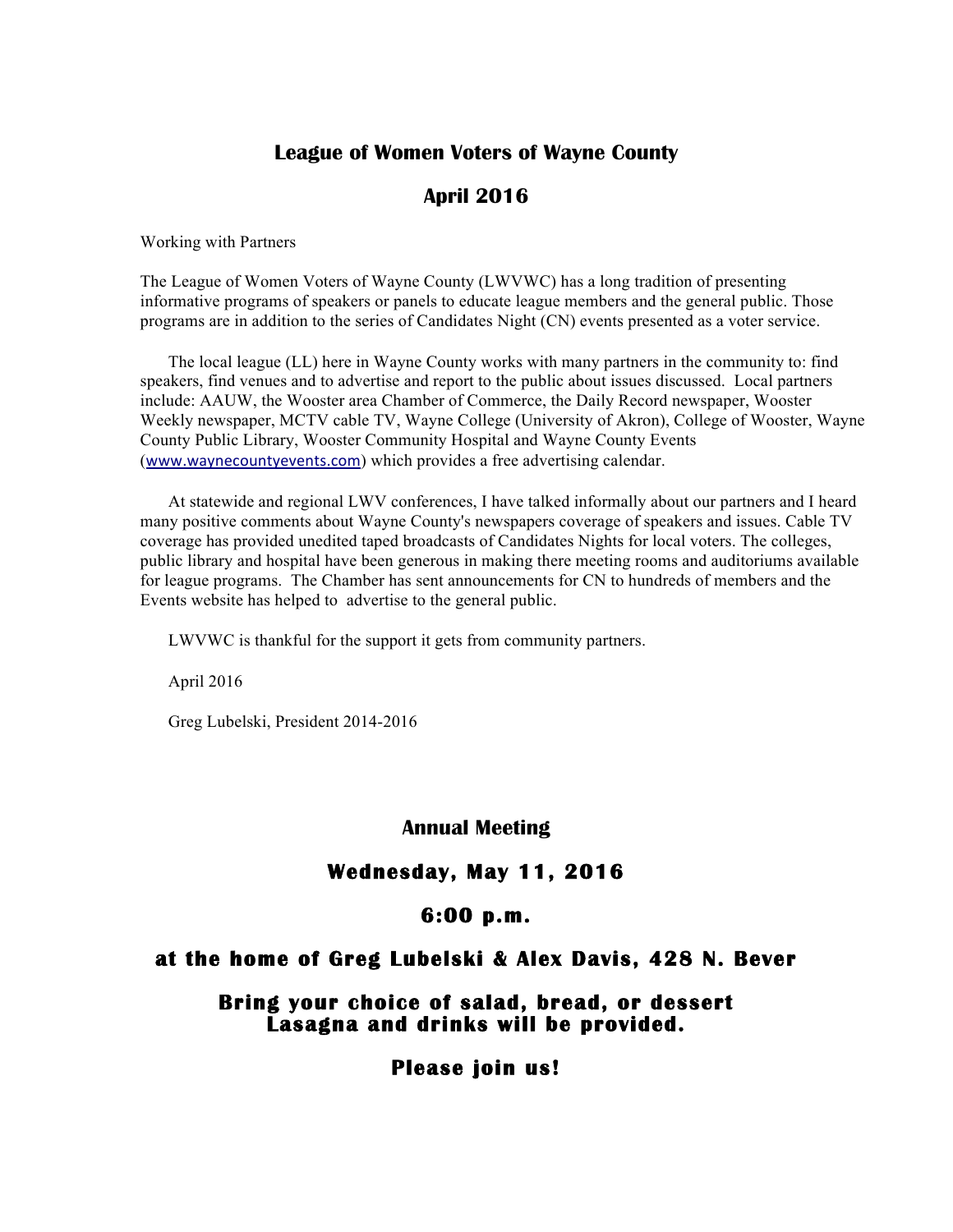# **Nominating Committee Report**

## To Be Elected

Officers:

| President: Maribel Byler                                                          | 2016-2018 |                                          |  |  |
|-----------------------------------------------------------------------------------|-----------|------------------------------------------|--|--|
| Co-Vice President: Alex Davis                                                     | 2016-2017 | (Program)                                |  |  |
| Secretary: Linda Smith                                                            | 2016-2018 |                                          |  |  |
| Board Members: (Two-Year Term)                                                    |           |                                          |  |  |
| Lisa Todara                                                                       | 2016-2018 | (Voter Service/Information)              |  |  |
| <b>NO CANDIDATE</b>                                                               | 2016-2018 |                                          |  |  |
|                                                                                   |           |                                          |  |  |
| Board Member: (One-Year Term to Fill Second Year of an Incomplete Term)           |           |                                          |  |  |
| Maryanna Biggio                                                                   | 2016-2017 | (Natural Resources)                      |  |  |
| Nominating Committee 2017 (Two To Be Elected)                                     |           |                                          |  |  |
| <b>Elaine Peterson</b>                                                            |           |                                          |  |  |
| Janice Baxstrom                                                                   |           |                                          |  |  |
| The following were elected in 2015 and will serve the second year of their terms. |           |                                          |  |  |
| Co-Vice President: Michelle Flory                                                 | 2015-2017 | (Program)                                |  |  |
| Treasurer: Mary Alice Streeter                                                    | 2015-2017 |                                          |  |  |
| Board Member: Inell Keller                                                        | 2015-2017 | (Membership Service $\&$<br>Development) |  |  |
| <b>Off Board Committees</b>                                                       |           |                                          |  |  |

Candidates Night Co-Chairs: Kathy Helmuth Sallie Cook

Bylaws: Sally Bernhardt

Respectfully submitted,

2016 Nominating Committee: Sally Bernhardt, Chair; Maribel Beyler; Linda Smith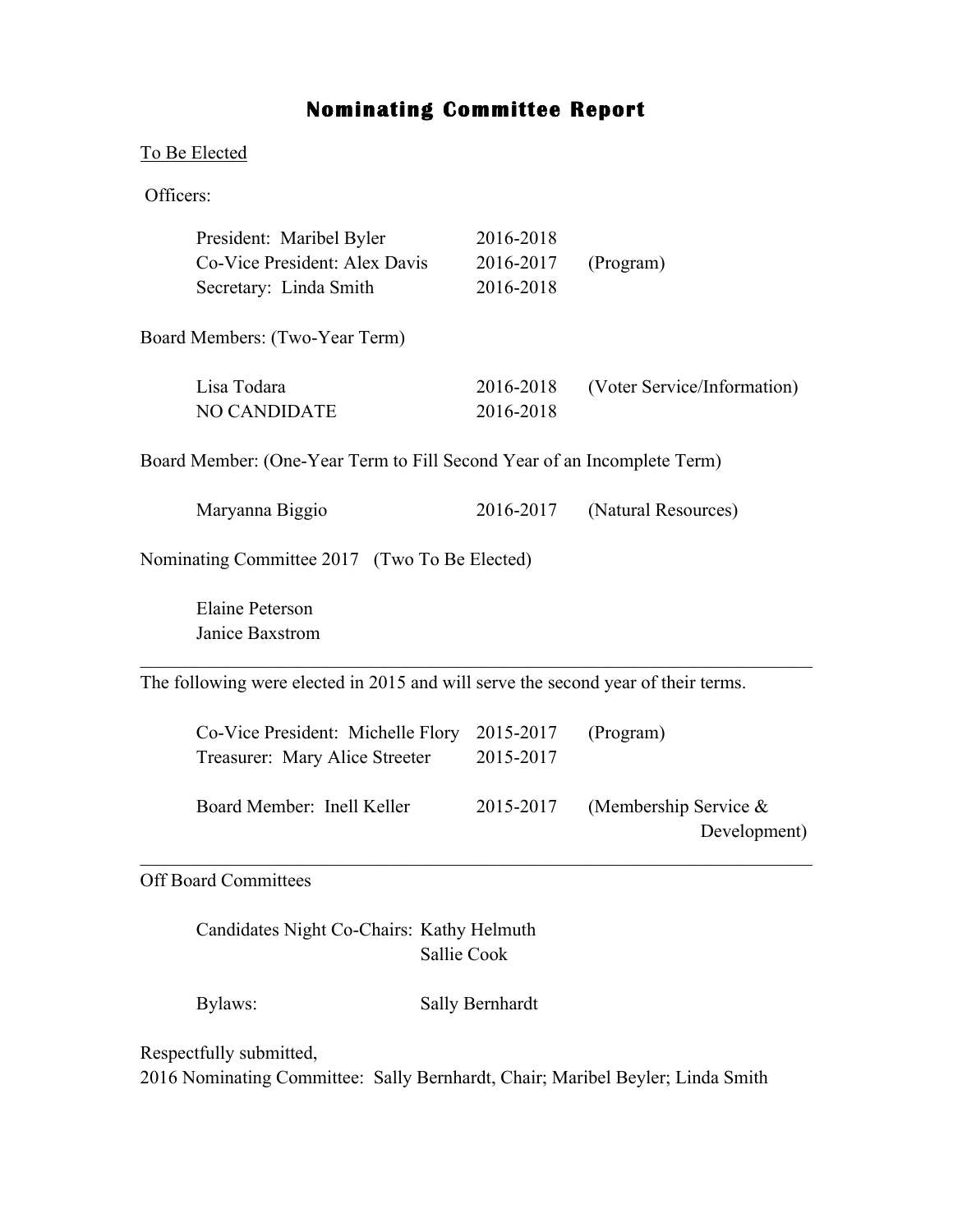#### LEAGUE OF WOMEN VOTERS WAYNE COUNTY ANNUAL MEETING MINUTES - THURSDAY MAY 6, 2015

WELCOME-The meeting was called to order by Greg Lubelski, President, at 6:30 p.m. at Buehler's Market. The members present (Greg Lubelski, Alex Davis, Lisa Todaro, Pat Miles, Louise Keating, Inell Keller, Janice Baxstrom, Sally Bernhardt, Michelle Flory, Maribel Byler) constituted a quorum.

READERS FOR ANNUAL MEETING 2105- Pat Miles, Louise Keating and Janice Baxstrom volunteered to read and approve the minutes of the 2015 Annual Meeting. Copies to be distributed at the annual meeting in 2016.

APPROVAL OF THE LAST ANNUAL MEETING MINUTES 2014- Minutes of the 2014 annual meeting has been reviewed and approved by Pat Miles, Elaine Peterson, and Janice Baxstrom. Copies were distributed at the meeting for members in attendance. TREASUERER'S REPORT-PROPOSED BUDGET-A Profit & Loss Budget overview (July 2014-June 2015) and a copy of the proposed budget, prepared by Mary Alice Streeter, Treasurer, were circulated. The proposed budget showed projected income of \$2,610 a proposed expense of \$4,860 therefore a deficit of \$2,250 which will be taken from our unallocated funds. Motion to accept the Treasurer's report was made by Louise Keating and seconded by Pat Miles. Motion was approved.

NOMINATING COMMITTEE-Pat Miles, Chair, and Sally Bernhardt circulated a written report; Vice President, Michelle Flory, Treasurer, Mary Alice Streeter, Social Policy, Mairbel Beyler, Board Member Inell Keller all will be serving from 2015-2017. Third member of the board selected by the 2015-2016 board. The ballot was approved and accepted by the membership unanimously.

PROGRAM SUMMARY-Michelle Flory and Alex Davis presented the Programs and Events for 2015.

ANNOUNCEMENTS- Membership and Leadership, Greg Lubelski, Alex Davis and Lisa Todaro attended the Membership and Leadership training program provided by the League of Women Voters Ohio. The focus of the training is to recruit new members and to identify individuals who would be potential board members.

VOTER SERVICE-Candidate's Night maybe may be null and void, as this is an off voting year. Voting information to be released to the general public on the League of Women Voter's web site and any upcoming programs and events.

DIRECTORY OF PUBLIC OFFICIALS- Will be discussed at the next board meeting. MEMBERSHIP- Members of the LWV Wayne County will be placed on the web site under a member only access.

ADJOUNMENT- A motion was made by Inell Keller and seconded by Janice Baxstrom to adjourn the board meeting at 7:30 p.m.

Respectfully Submitted, Lisa Todaro Secretary